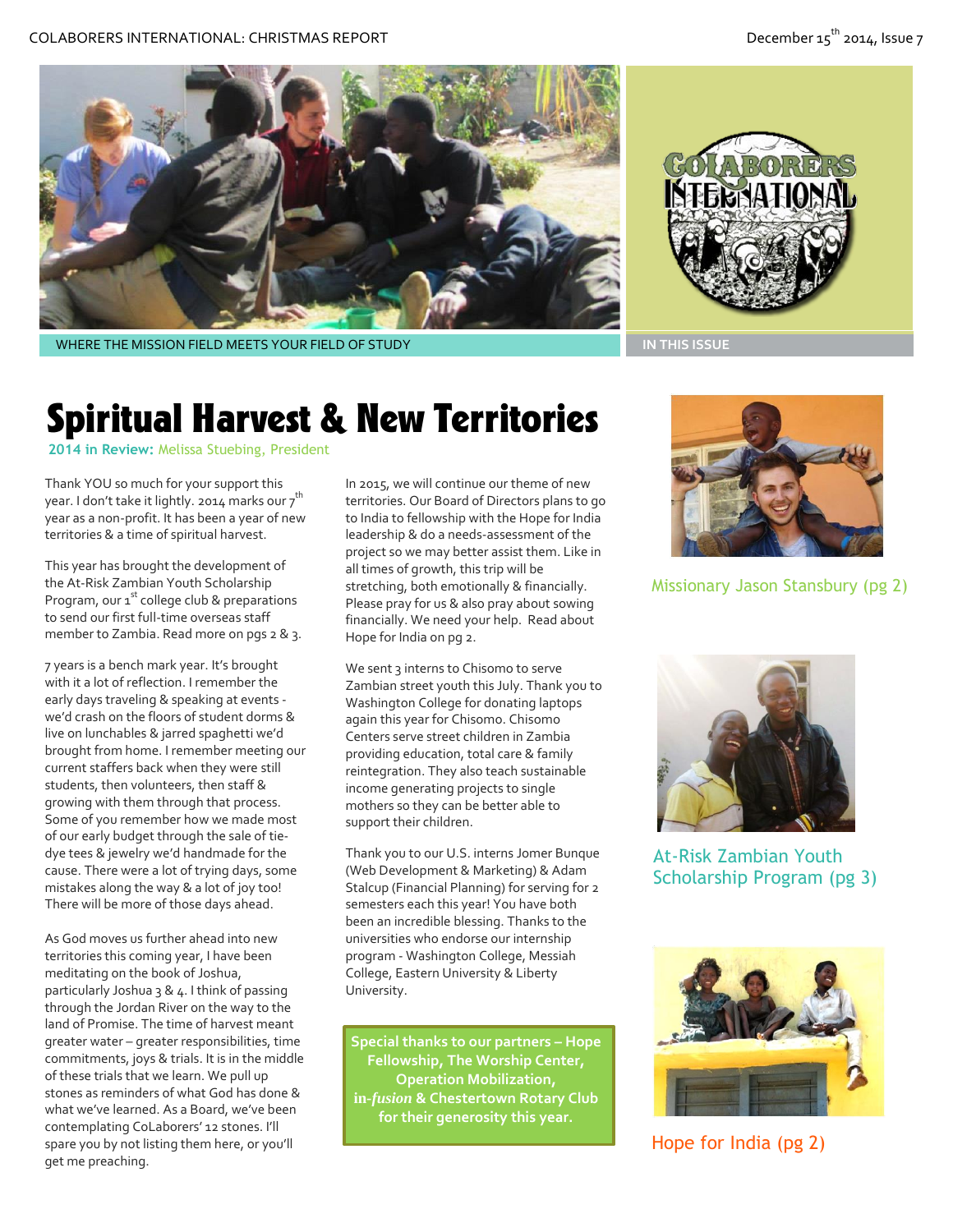### A Journey of Faith

**Jason Stansbury**

We sent 3 interns abroad to serve street youth being reached by Chisomo Centers in Zambia this summer. Your prayers and giving have helped to make that possible.

But for one of these interns, this internship became a stepping stone to God's path for him (Prov. 3:6).

Jason Stansbury job shadowed while there and has accepted the call into full time missions to serve Zambian street youth as a CoLaborers staff member and Chisomo's Drop-In Center Coordinator.

Jason has BA degree in youth ministry from Messiah College and was formerly a youth pastor.

We will be sending Jason in February 2015. Please prayerfully consider supporting him financially. This is a big step of faith for him as he moves to Zambia to serve these youth. It will no doubt be life-changing and challenging.

financially on an organizational as well as on an individual level. We are celebrating the doors God is opening for ministry among street youth through Chisomo's earnest efforts. We invite you and encourage you to come alongside Jason and give – invest in him & the lives of street children and those that can never pay you back.

#### UPDATES & ONLINE GIVING:

**CoLaborersInternational.com/Jason**

*"God has shown me abundant grace & is calling me to live out His grace among street children & youth in Lusaka, Zambia." – Jason Stansbury*

We are sowing into his ministry





**This Christmas, we're giving a present of "100 Best Loved Stories of the Bible" in Telegu to each child cared for by Hope for India.**

### Hope for India

Stormi Flowers

Hope for India Project serves orphans and vulnerable children in Tenali AP India as well as widows.

We have **21** children remaining to be sponsored. **21** little lives that need sowing into, that you can write letters to and get to know. \$40 a month provides these children with food, shelter, education and access to medical care.

We want to share with you Pavan's story:

Pavan has never known his parents. He was found on the streets at the age of 4 by a couple of beggars. The husband

was blind and the wife was his caretaker. They were elderly, but did their best to care for Pavan.



When the husband passed away, the wife was no longer able to afford to feed and care for Pavan and brought him to the Hope for India orphans' home.

It's no wonder Pavan's hero is Moses – a man used mightily by God who also didn't know his parents.

Would you consider sponsoring Pavan today? **Use the enclosed envelope or give online:**

**[CoLaborersInternational.com/](http://colaborersinternational.com/child-sponsorship/) [child-sponsorship/](http://colaborersinternational.com/child-sponsorship/)**